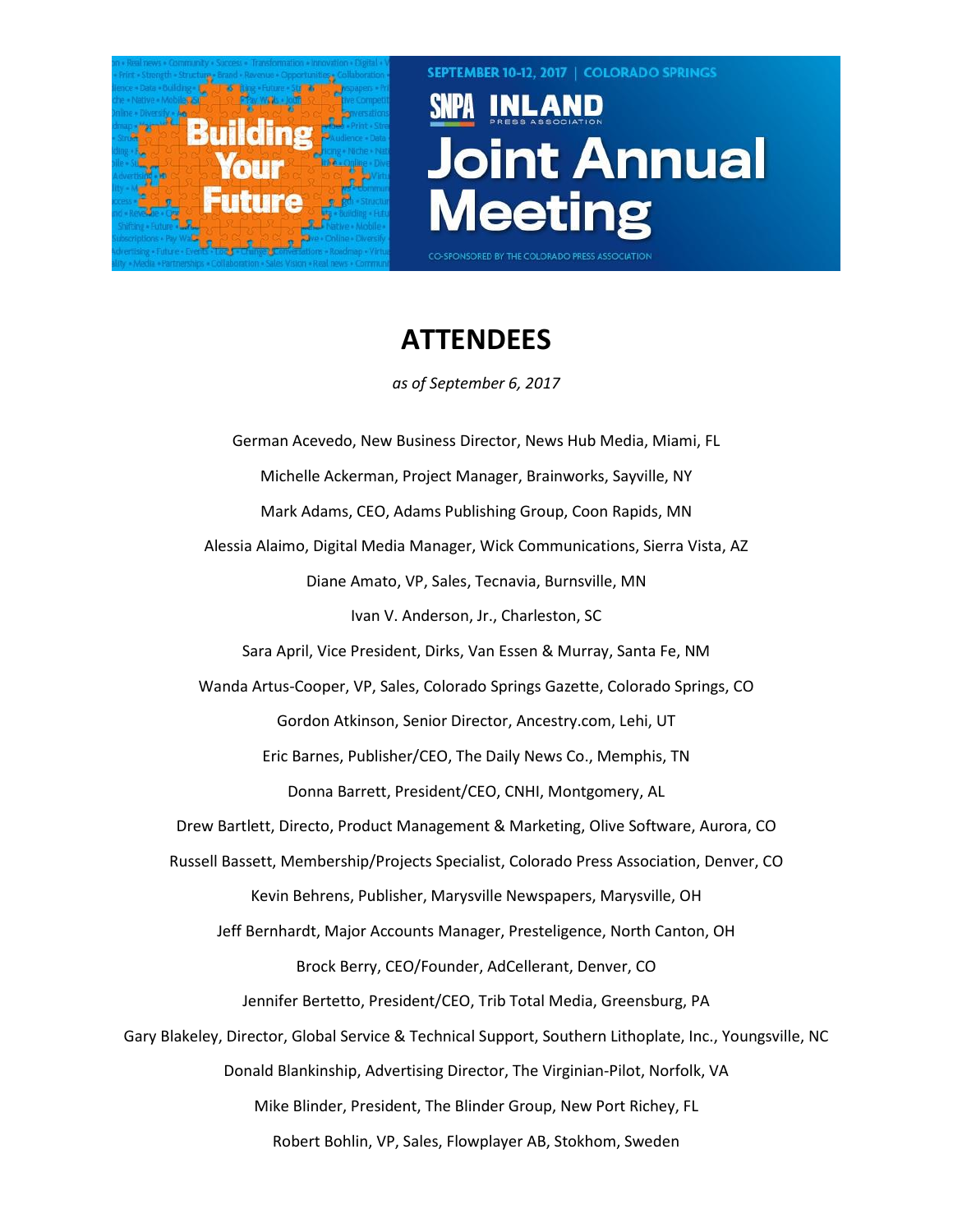Cory Bollinger, VP, Publishing, Schurz Communications, Bloomington, IN Carolyn Farrior Boone, Director, Boone Newspapers, Inc., Tuscaloosa, AL Catherine Boone, Director, Boone Newspapers, Inc., Oxford, MS James B. Boone, Jr., Chairman, Boone Newspapers, Inc., Tuscaloosa, AL Greg Booras, National Sales Manager, Newspaper Division, The Newspaper Manager by Mirabel Tech., Fort Lauderdale, FL Vic Bowers, Strategic Accounts Manager, The Charlotte Observer, Charlotte, NC Don Bricker, Publisher, Shaw Media, Sterling, IL Scott A. Briggs (Lori), Chief Operating Officer, The Oklahoman Media Company, Oklahoma City, OK Lucy Brown, President/CEO, United Communications Corp., Kenosha, WI Sally Brown, Publisher, South Bend Tribune, South Bend, IN P.J. Browning, President/Publisher, The Post and Courier, Charleston, SC Greg Buckardt, Vice President, North/West Markets, Resolute Forest Products, Lake Forest, IL Tim Burke, Publisher/Editor, Palm Beach Newspapers, West Palm Beach, FL Doug Burns, Owner, Herald Publishing Company, Carroll, IO John A. Bussian (Susan Crabill), Attorney, Bussian Law Firm, PLLC, Raleigh, NC Philip Calian, Co-Founder/CEO, Lewis County Press, Chicago, IL Paul Camp, Evangelist, Inland Press Association, Chicago, IL Jody Campbell, Community Partnerships Director, The Columbian, Vancouver, WA Scott Campbell, Publisher, The Columbian, Vancouver, WA Lucretia Cardenas, Editorial Director, KPC Media Group, Inc., Fort Wayne, IN Ray Carlsen (Blaze), Poplar Grove, IL Brent Carter, Director, Content, Ancestry.com, Lehi, UT Scott Champion, CEO, MCM Media/Champion Media, Mooresville, NC Michelle Chantry, President/CEO/CFO, The Bakersfield Californian, Bakersfield, CA Susan Chilton Shumate, Publisher, Charleston Gazette-Mail, Charleston, WV Brandi Chionsini, President/CEO, Fenice Community Media, Cedar Park, TX Bill Church, Senior Vice President, News, GateHouse Media, Austin, TX Jim Clarke, Regional Director, Central, The Associated Press, Denver, CO Nelson Clyde, IV, Publisher, Tyler Morning Telegraph, Tyler, TX Matt Coen, President/Co-Founder, Second Street, St. Louis, MO Elisia L. Cohen, Professor/Director, University of Minnesota, Minneapolis, MN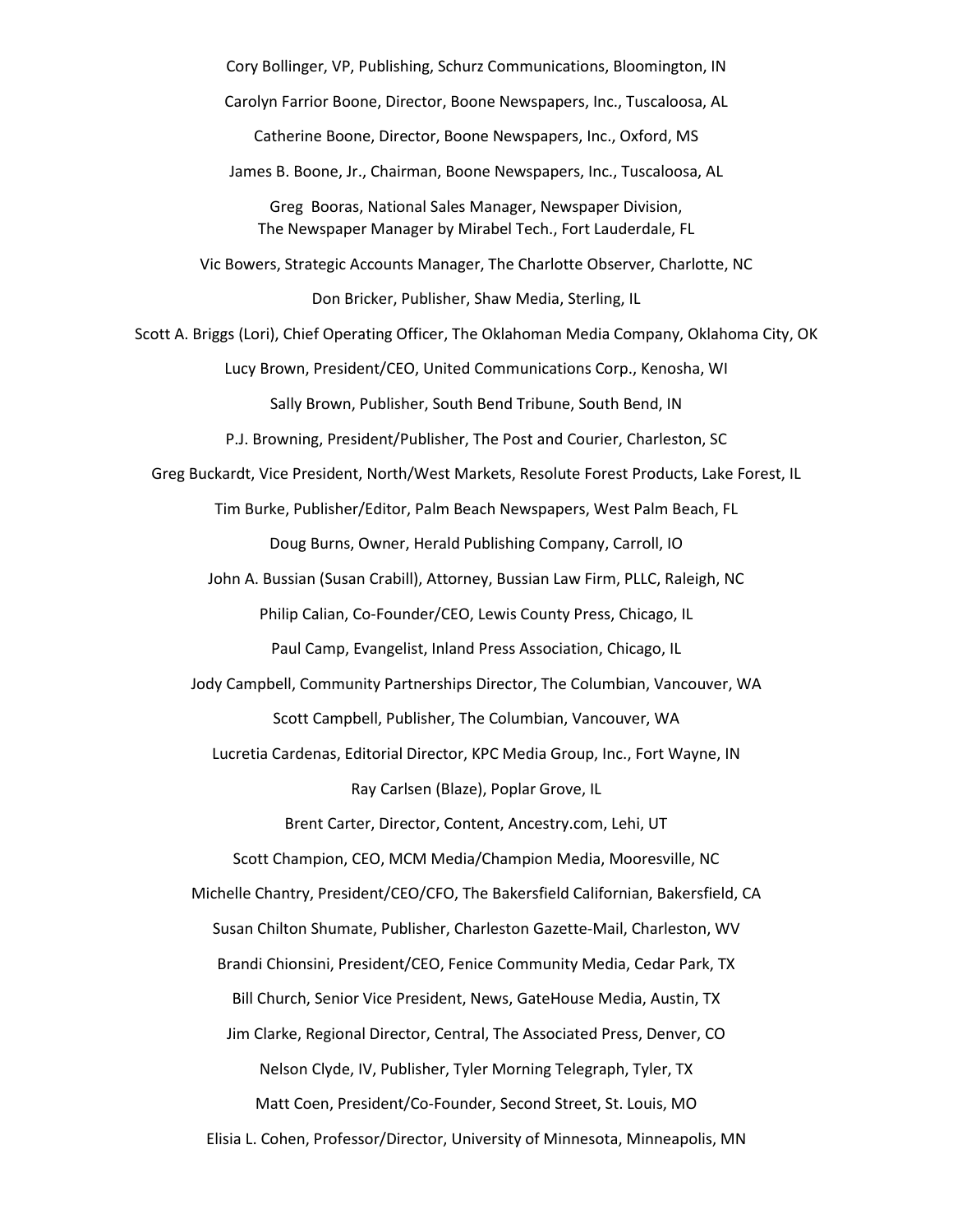Mark Cohen, Publisher, Akron Beacon Journal, Akron, OH

Murray Cohen (Barbara), President, The Delphos Herald, Inc., Delphos, OH

Roberta Cohen, Vice President, The Delphos Herald, Inc., Stamford, CT

Karen Coleman, Business Director, Newspaper Relations, AMG|Parade, Nashville, TN

Scott Coleman, COO, Fenice Community Media, Cedar Park, TX

Kevin Collins, Vice President, Sales, WeHaa, Pewaukee, WI

Tom Comi, Vice President, Entertainment Advertising, NTVB Media, Troy, MI Randy Cope, Director, Cribb, Greene & Cope, Neosho, MO

Anna Costello, Memoriams Product Manager, Adpay, an Ancestry company, Englewood, CO

Virginia Cowenhoven, Associate Publisher (Acting), The Bakersfield Californian, Bakersfield, CA Carlene Cox, Director, Newsroom Development, GateHouse Media, Austin, TX

Kevin A. Craig, Senior Vice President/Newspaper Relations, AMG|Parade, Nashville, TN John Cribb, Managing Director, Cribb, Greene & Cope, Helena, MT John Thomas Cribb, Associate, Cribb, Greene & Cope, Helena, MT

Elizabeth Crider, Director, Affiliate Success, Second Street, St. Louis, MO Robert Crider, Publisher, Yakima Herald Republic, Yakima, WA

Roxie Crowley, Director, Partnerships, Recruitology/AfterCollege, Inc., San Francisco, CA Kristen Czaban, Managing Editor, The Sheridan Press, Sheridan, WY Scot Dalquist, VP, Newspaper Relations Group, AMG|Parade, Bend, OR April Dauzat, Business Development Manager, Tru Measure, Raleigh, NC

Jennifer Davidson, Regional Sales/Marketing Manager, Times-News, Burlington, NC

Michael Dawes, VP, Partnerships and Business Development, Recruitology/AfterCollege, Inc., San Francisco, CA

Cheryl Dell, Sacramento, CA

Thomas A. Dempsey, President, Vision Data, Rensselaer, NY Kevin Denny, Vice President/GM, Advance Southeast, Birmingham, AL

Deb DeSilver, Editor, The Chronicle, Lawton, OK

J. Michael Devon, Vice President Sales, Southern Market, Resolute Forest Products, Greenville, SC Shawn DeWeese, Vice President, Mather Economics LLC, Atlanta, GA

John Dodds, VP, Newspaper Sales, FYI Television/TV Times, Peachtree City, GA

Patrick Dorsey, President/Publisher, Sarasota Herald-Tribune, Sarasota, FL

Steve Dorsey, Vice President, Innovation and Planning, Austin American-Statesman, Austin, TX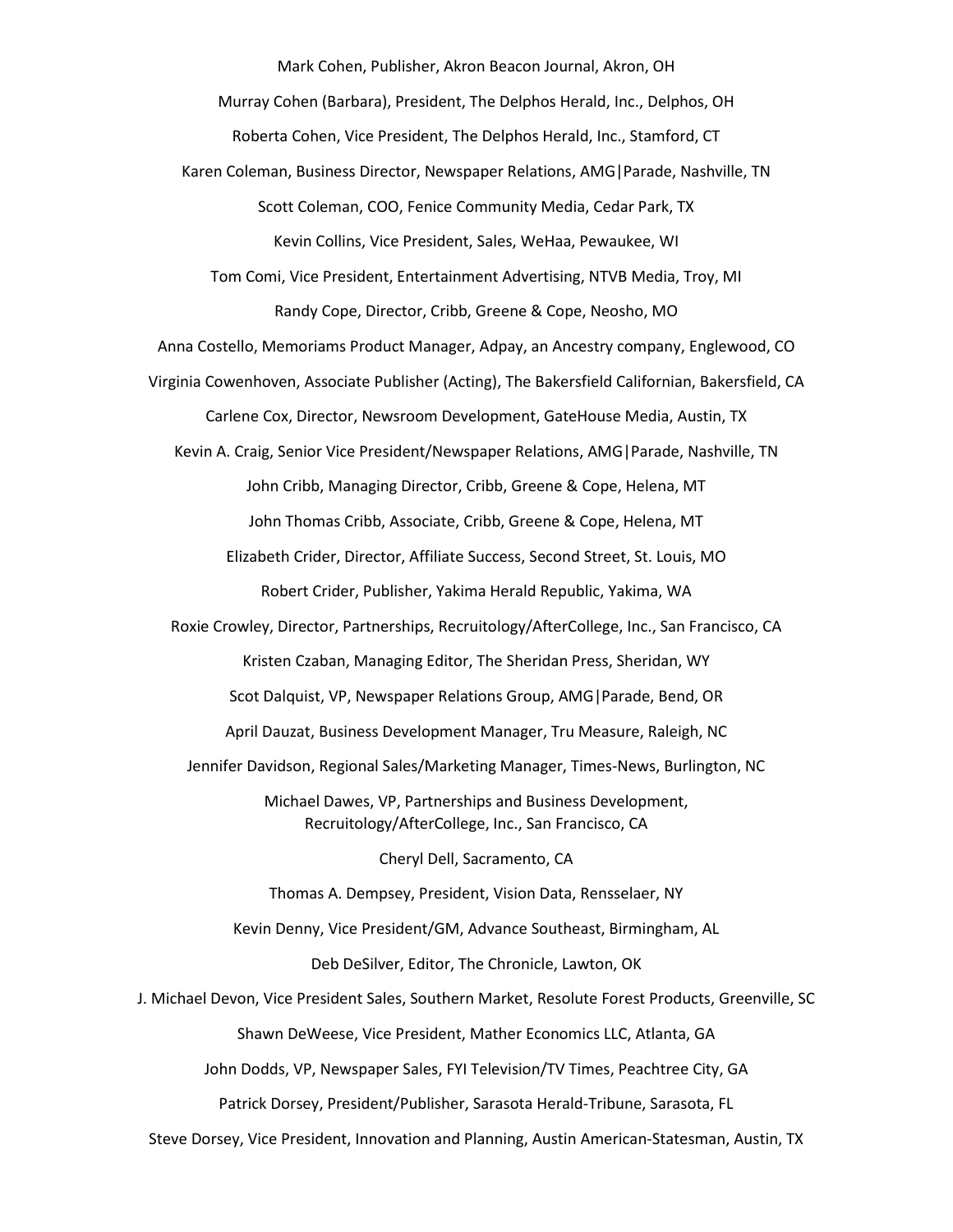Charles Dreifus (Gloria), Managing Partner, Charles J. Dreifus & Associates, LLC, Birmingham, MI

Deborah Dreyfuss-Tuchman, Executive VP, Sales, Adpay, an Ancestry company, Englewood, CO

Susan Duchin, Senior VP, Sales/Marketing, Data-Dynamix, Inc., Castle Rock, CO

David Dunn-Rankin (Janie), President, Sun Coast Media Group, Inc., Venice, FL

Jeff Dunn-Rankin, Board Member, Sun Coast Media Group, Inc., Venice, FL Cindy Durham, Assistant Executive Director, SNPA, Atlanta, GA

Adrian Edgerson, Business Development Manager, Gannett Imaging & Ad Design Center, Indianapolis, IN Tony Elkins, Director, Innovation, GateHouse Media, Austin, TX

> Marcy Emory, Chief Financial Officer, PAGE Cooperative, King of Prussia, PA Carol Evanicky, Chief Revenue Officer, Digital Genie, Cedar Park, TX Diane Everson, Publisher, The Edgerton Reporter, Edgerton, WI Brandon Eyerly, Publisher, Press Enterprise, Inc., Bloomsburg, PA

William J. Fey, Jr., Director, National Accounts Sales, Resolute Forest Products, Raleigh, NC Alan Fisco, Executive Vice President, The Seattle Times, Seattle, WA Mark Fitzgerald, Editor, Inland Press Association, Des Plaines, IL Clay Foster (Lana), President/Publisher/CEO, Journal, Inc., Tupelo, MS

> Kim Fowler, Advertising Director, The Pueblo Chieftain, Pueblo, CO Doug Franklin, Sarasota, FL

Eliza Hussman Gaines (Alec), EVP, Audience Development, WEHCO Media, Inc., Little Rock, AR Conan Gallaty (Natasha), President, Digital Media, WEHCO Digital Media, Little Rock, AR Terry E. Gandy (Libby), Vice President/GM, The Herald, Killeen, TX Ben Ganje, Sales Executive, Lineup Systems, Broomfield, CO Laura Garcia, Features Editor, Victoria Advocate, Victoria, TX Scott Geiser, Director, Customer Care, Wallit, Waukesha, WI Jeremy Gilbert, Director, Strategic Initiatives, The Washington Post, Washington, DC Amy Glennon, Publisher, CMG's Vertical Businesses, Cox Media Group, Atlanta, GA Jim Goodlett, President, Morris Technology, Atlanta, GA Joan M. Graff, Director, Membership Development, Marketing, PAGE Cooperative, King of Prussia, PA Matthew Gray, Senior VP/General Counsel, CNHI, Montgomery, AL

Steve Gray, Vice President,Strategy/Innovation, Morris Communications Co., Augusta, GA Gary Green, Director, Business Development, Tecnavia, Bursville, MN Micah Green, Creative Director, Forsyth County News, Cumming, GA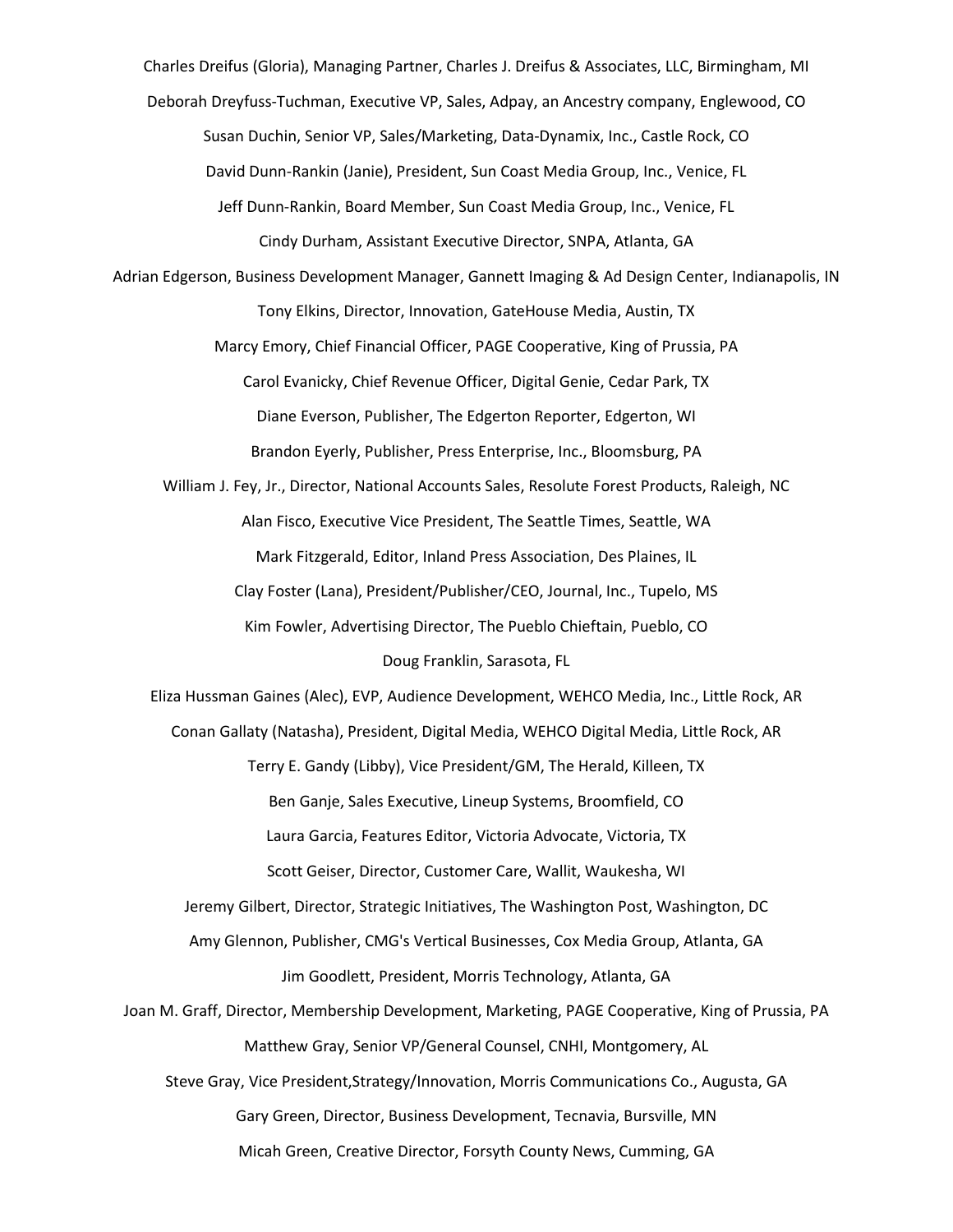Sharon Grigsby, Editorial Writer/Project Editor, The Dallas Morning News, Dallas, TX Garry Grissom, Regional Manager, Resolute Forest Products, Tampa, FL Mike Gugliotto (Janet), President/CEO, Pioneer News Group, Seattle, WA Jeremy L. Halbreich, Chairman/CEO, AIM Media Texas LLC, Dallas, TX Lynn Hamilton, President/General Manager, Arkansas Democrat-Gazette, Little Rock, AR Ken Harding, Senior Managing Director, FTI Consulting, Inc., Denver, CO Steve Haynie, VP, Business Development, CitySpark, Inc., Salt Lake City, UT Gerard Healey, Publisher, Colorado Community Newspaper, Highlands Ranch, CO Spencer Heintz, Product Marketing Specialist/Trainer, Adpay, an Ancestry company, Englewood, CO Lori Henricksen, Advertising Director, The Daily Sentinel, Grand Junction, CO Douglas Hiemstra (Kathy), Executive Vice President, BH Media Group, Omaha, NE Les High, Editor/Owner, The News Reporter, Whiteville, NC Stacey Hill, EVP/COO, St. Joseph News-Press, Saint Joseph, MO Marilyn Hoeffner, Vice President/GM, BigWing Interactive, Oklahoma City, OK Steve Hoffman, Accounting Manager, Inland Press Association, Des Plaines, IL Karen Hogan, Marketing/Ad Operations/Classified Manager, The Gazette, Colorado Springs, CO Tim Holt (Lea), General Manager, Cooke Communications NC, Greenville, NC Jay Horton, Executive Producer, Mega-Conference, Cincinnati, OH Tim Horton, Digital Sales Director, Amarillo Globe-News, Amarillo, TX Ashley Howard, Digital Audience Development Manager, The Oklahoman, Oklahoma City, OK Charity Huff, Founder/General Manager, Maroon Ventures, Golden, CO Walter E. Hussman, Jr. (Ben), Publisher, Arkansas Democrat-Gazette, Little Rock, AR Cindy Hylton, Circulation Manager, American Press, Lake Charles, LA Julie Inskeep, Presiden/Publisher, The Journal Gazette, Fort Wayne, IN Brian M. Jarvis, President, The Exponent Telegram, Clarksburg, WV Vince Johnson, Publisher, Forsyth County News, Cumming, GA Gregg K. Jones, Publisher, The Greeneville Sun, Greeneville, TN Richard Jones, President, Proven Performance Media, Dallas, TX Aaron Julien, President/CEO, Newspapers of New England, Concord, NH Thom Kastrup, VP/Chief Revenue Officer, BH Media Group, Omaha, NE Rick Kazmer, City Editor, Daily American, Somerset, PA Michael Keever, Senior Vice President/CMO, NTVB Media, Troy, MI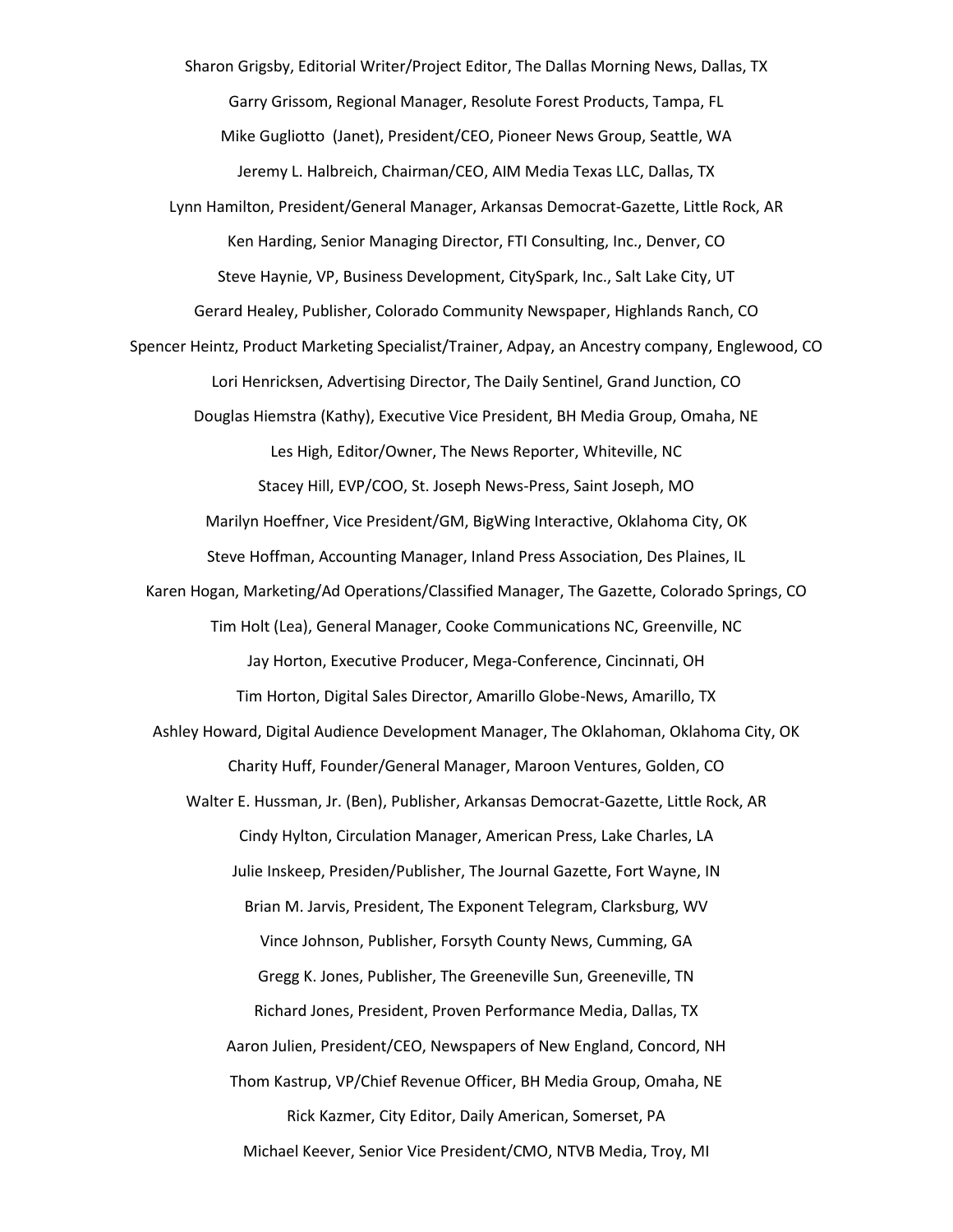Aaron Kotarek, Vice President, Circulation, Oahu Publications, Honolulu, HI Richard Laframboise, Executive Chairman, News Hub Media, Plymouth, MI Mark Lane, President, WEHCO Newspapers, WEHCO Media, Inc., Little Rock, AR Tom Larimer (Pam), Executive Director, Arkansas Press Association, Little Rock, AR Joseph Lawrence, General Manager, 535media, Warrendale, PA Nathaniel Lea, IV, President/CEO, WEHCO Media, Inc., Little Rock, AR Roger Lee, Senior Regional Manager, TownNews.com, Chaska, MN Steve Lett, N.A. Sales, Distribution, Services, Libercus, Toledo, OH Matt Lindsay, President, Mather Economics LLC, Atlanta, GA George Lynett, Jr., CEO, Times Shamrock Communications, Scranton, PA

Beth Mann, President/CEO, WKDZ/WHVO Radio, Cadiz, KY Mark Mansfield, President, Cox Newsprint Supply, Atlanta, GA Gary Markle, Director, Marketing, ICANON Associates, Inc., Hatfield, PA Philip J. Markward, Publisher, The Villages Daily Sun, The Villages, FL Robin Martin, Owner, Santa Fe New Mexican, Taos News, Santa Fe, NM Daniel Martini, VP Sales, Newspaper Division, Voiceport, Las Vegas, NV Bill Masterson, Jr., President/Publisher, Tulsa World, Tulsa, OK

Ted McGrew, Vice President, Newspaper Segment, Southern Lithoplate, Inc., Wake Forest, NC Eric McIntosh, Comptroller, Schurz Communications, Bloomington, IN Jim McKelvey, Founder/CEO, McKelvey Project, Clayton, MO Matt McMillan (Tina), VP, Newspapers, Forum Communications, Fargo, ND

Nicole McMullin, Online Brand Director, Richmond Times-Dispatch, Richmond, VA F. Steve McPhaul, EVP/COO, CNHI, Montgomery, AL

Jorge Mejia, Director Business Development, Americas, Roxen Internet Software, Parkland, FL Jeremy Mims, Head, Strategy/Partnerships, SpokenLayer, New York, NY William Mitchell, Senior Director, CNN Newsource Sales, Atlanta, GA Cesar Montes, President, WeHaa, Pewaukee, WI

Stephen L. Moon, Sales Director, Newscycle, Bloomington, MN

Charles H. Morris, Sr. (Rosalie), President/CEO, Morris Multimedia, Inc., Savannah, GA Charles Hill Morris, Jr. (Louisa), Regional Manager, Morris Multimedia, Atlanta, GA

Mark F. Mulholland, President/Chief Strategy Evangelist, MAX Strategy Consultants, Mt. Pleasant, SC Ann F. Nixon, Chairman, Fackelman Newspapers, Tarpon Springs, FL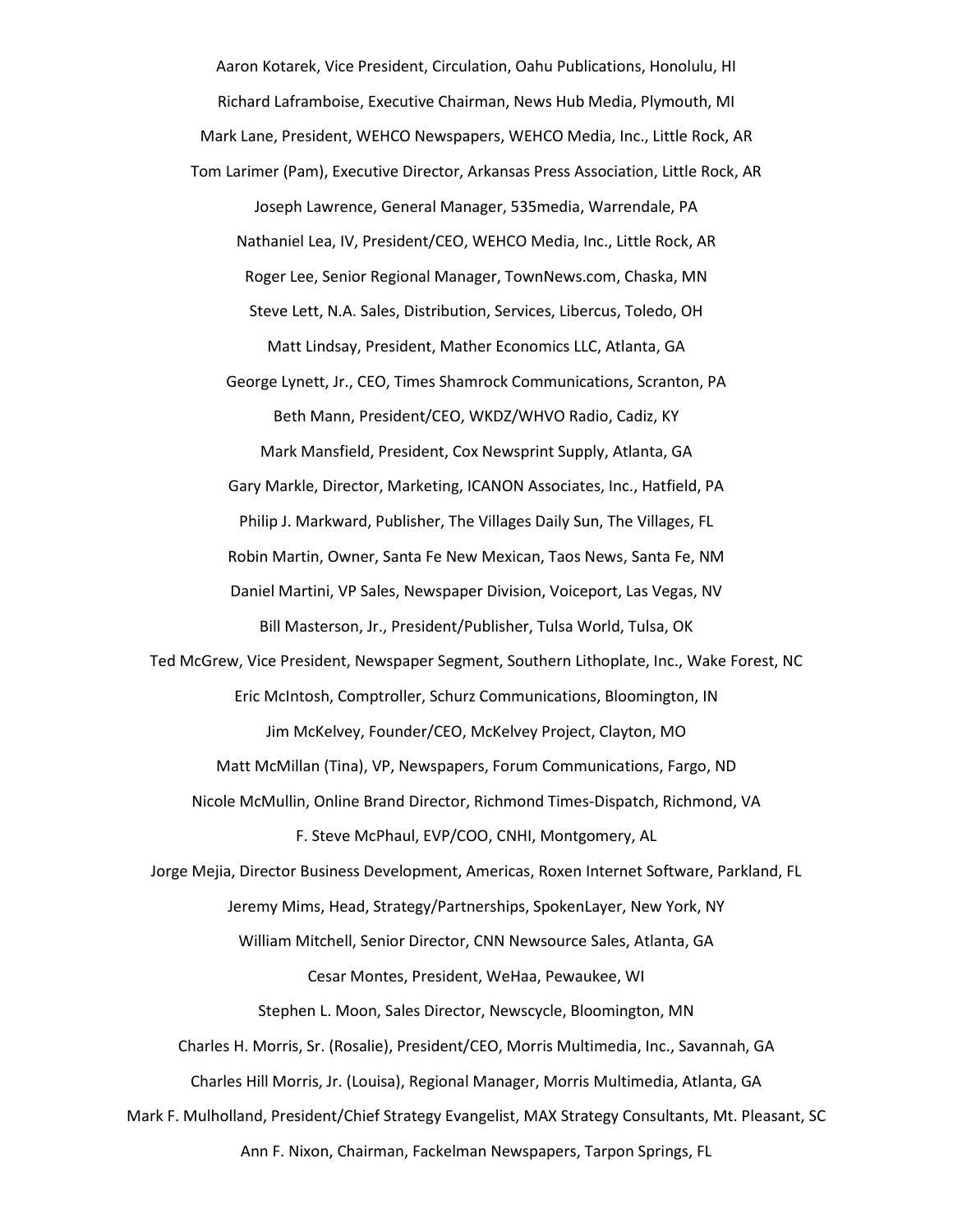Frank E. Nixon, President, Fackelman Newspapers, Cramerton, NC

G. Ogden (Snookie) Nutting, Publisher, Ogden Newspapers, Wheeling, WV

William O. Nutting, Vice President, Ogden Newspapers, Wheeling, WV

Cameron Nutting Williams, Director, Strategic Initiatives, Ogden Newspapers, Wheeling, WV

Rick O'Connor, CEO, Black Press, Surrey, BC

Camille Olson, Partner, Seyfarth Shaw, Chicago, IL

Uzo Ometu, Strategic Partnerships Manager, YouTube, San Bruno, CA

Greg Osberg, CEO, Revlyst, Philadelphia, PA

Graham Osteen (Julie), Co-Owner, Osteen Publishing Co., Georgetown, SC

Hugh Osteen (Kathleen), Digital Coordinator, Osteen Publishing Co., Fleming Island, FL

Kyle B. Osteen (Susan), Partner, Osteen Publishing Co., Sumter, SC

Bill Ostendorf, President/Founder, Creative Circle Media Solutions, East Providence, RI

J.B. Ozuna, VP, Digital, Schurz Communications, Centennial, CO

Danny Pacheco, Sales Representative, Publication Printers Corp., Denver, CO

Robert Paddock (Marcella), Executive VP/Vice Chairman, Daily Herald Media Group - Paddock Publications, Arlington Heights, IL

S. W. Papert, III, President, Wormhole LLC, Cambria, CA

Mary Parker, Corporate Business Developer Manager, Brainworks, Sayville, NY

Jeff Patterson, President, West Division, Adams Publishing Group, Coon Rapids, MN

David M. Paxton (Karen), President/CEO, Paxton Media Group, Paducah, KY

James T.S. Paxton (Leigh Ann), VP/Controller, Paxton Media Group, Paducah, KY

Brad Pennington, Advertising Director, Dominion Post, Morgantown, WV

Mike Petrak, Executive VP, Consulting Services, Tactician Media LLA, Chesterfield, MO Lisa Pfeifer, Vice President, Fake Brains, Inc., Littleton, CO

Pat Pfeifer, President, Fake Brains, Inc., Littleton, CO

Doug Phares, COO/President, Sandusky Newspaper Group, St. Petersburg, FL

Kim Phillips, Advertising Manager, Venice Gondolier Sun, Venice, FL

Michael Phillips, Vice President, Newspapers, AGFA Graphics, Elmwood Park, NJ

Tim Prince (Catherine), Publisher/President, Shelby County Reporter, Columbiana, AL

Robert Provost (Pam), Executive-in-Residence/Consultant, The Marketing Provost/NRBP, Newark, NJ

Judy Quelch, Lead Business Development Specialist, Colorado Press Association, Denver, CO

Damian Radcliffe, Chambers Chair in Journalism, University of Oregon, Eugene, OR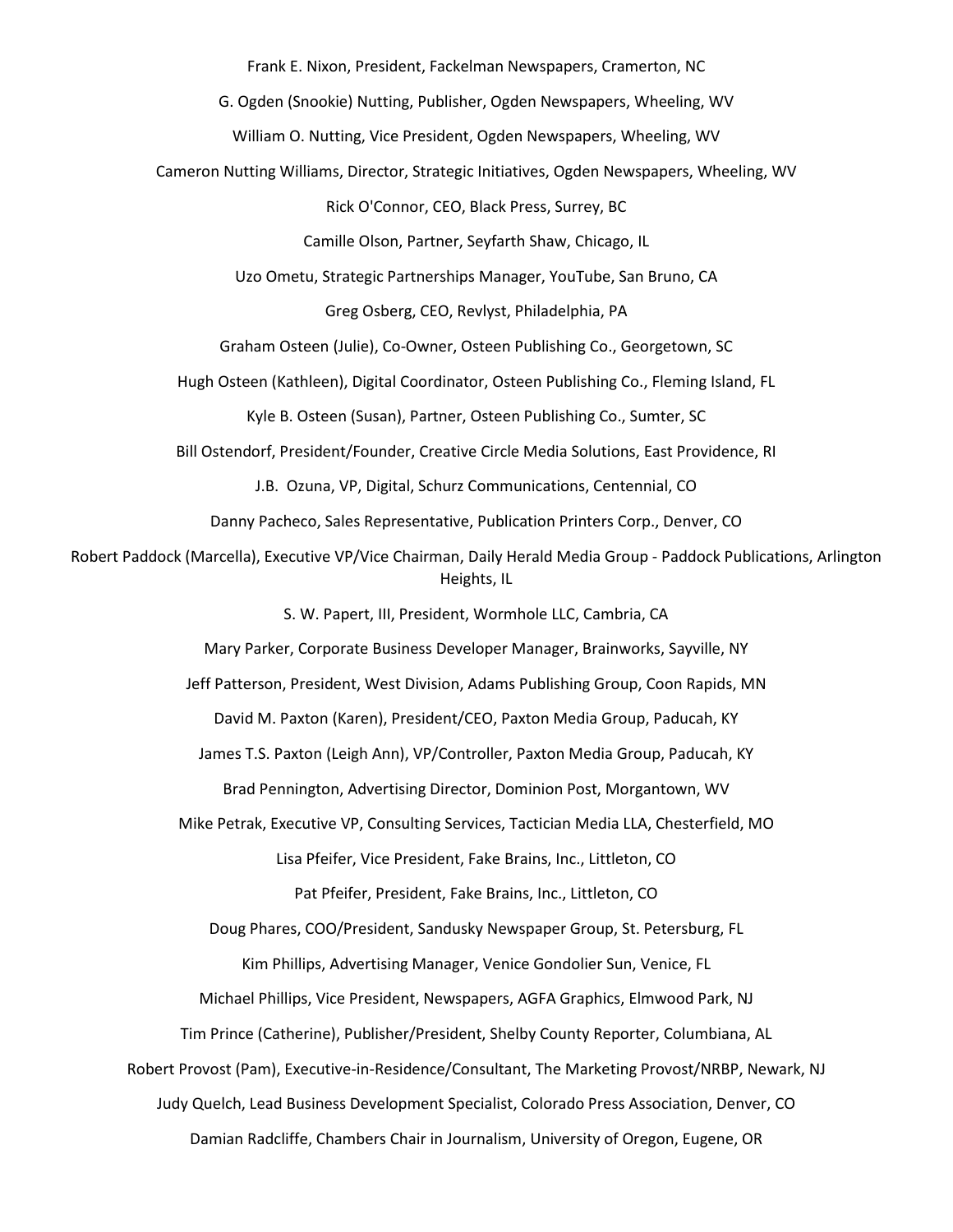Jerry Raehal, CEO, Colorado Press Association, Denver, CO

Tom Ratkovich, Managing Partner, LEAP Media Solutions, Cary, NC

David A. Rau, Chairman, Sandusky Newspaper Group, Hilton Head Island, SC

Christopher P. Reen (Amy), President/Publisher, The Oklahoman, Oklahoma City, OK

Thomas Reinacher, Vice President, Sales/Projects, ppi Media US Inc., Chicago, IL Rick Rogers, Vice President, Sales, TownNews.com, Moline, IL

Robert Royer, Multi-Media Sales and Marketing Team Lead, Victoria Advocate, Victoria, TX John Rung, President, Shaw Media, Crystal Lake, IL

Rex Rust (Sherry), Co-President, Southeast Missourian, Cape Girardeau, MO

Buck Ryan, Director, Citizen Kentucky Project, University of Kentucky, Lexington, KY

Jeff Samuels, Vice President/Chief Financial Officer, Morris Multimedia, Inc., Savannah, GA

Tina Schmitz, Chief Financail Officer, United Communications Corp., Kenosha, WI

Steve Schroeder, Director, Membership Development/Technical Services, PAGE Cooperative, King of Prussia, PA

Kelli Scott, Digital Manager, The Wenatchee World, Wenatchee, WA

Kevin Sexton, Sales Director, Western Region, Olive Software, Aurora, CO

Rick Shafranek, Vice President, Sales/Marketing, ProImage America, Inc., Princeton, NJ

J. Tom Shaw, General Manager, Shaw Media, Crystal Lake, IL

Laura Shaw, Director, Niche Publishing, Shaw Media, Crystal Lake, IL

Paulette Sheffield, Membership Director, SNPA, Atlanta, GA

Steve Shelton, President, Way, Ray, Shelton & Co., P.C., Tuscaloosa, AL

Norman W. Shumate, III, President, Charleston Newspapers, Charleston, WV

Thomas A. Silvestri, President/Publisher, Richmond Times-Dispatch, Richmond, VA

Lester T. Simpson (Denise), Publisher, Amarillo Globe-News, Amarillo, TX

Lincoln E. Simpson (Lynn), Vice President, Sales and Marketing, Kruger Publication Papers, Inc., Montreal, QC Brad Slater, General Manager, The Pueblo Chieftain, Pueblo, CO

Tom Slaughter (Pam), Executive Director, Inland Press Association, Des Plaines, IL

Patty Slusher, Director, Membership/Programming, Inland Press Association, Des Plaines, IL

Paul Smith, Strategy Officer, Conley Media, Beaver Dam, WI

John Snyder, CEO, PAGE Cooperative, King of Prussia, PA

Stephanie Spiess, Publisher, The Sidney Herald, Sidney, MT

Gabbie Steele, Advertising Coordinator, Colorado Press Association, Denver, CO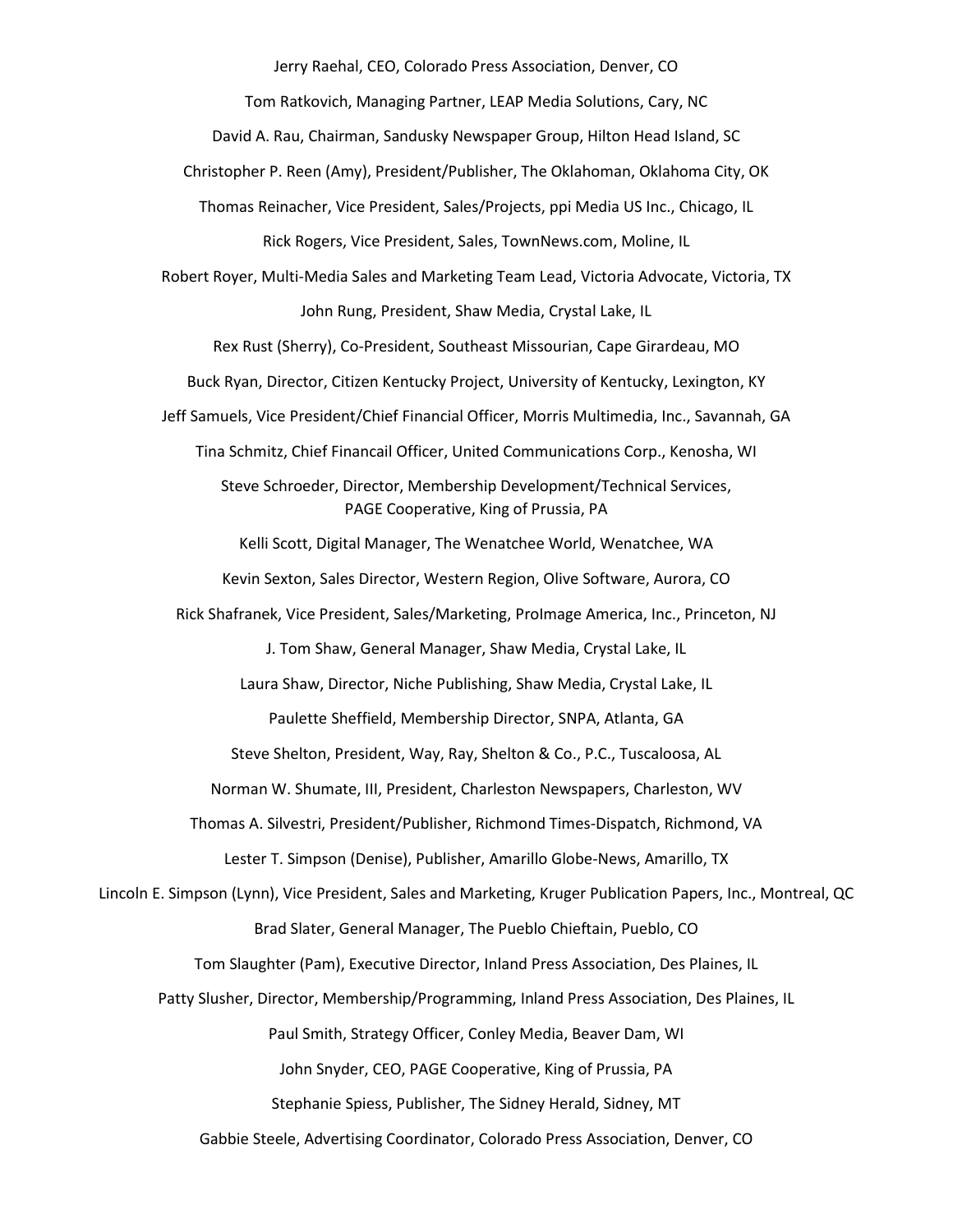Dan Steever, Publisher, Colorado Springs Gazette, Colorado Springs, CO Brian Steffens, Director, RJI Communications, Donald W. Reynolds Journalism Institute, Columbia, MO Ron Stephens, Director, Sales, NIIT Technologies, Inc., Atlanta, GA Yoni Stern, Founder/President, Technology, Olive Software, Aurora, CO Earnest Sutton, President/CEO, Easy Way Delivery Services, Markham, IL Lucy C. Talley, Publisher/Regional VP, GateHouse, The Gaston Gazette, Gastonia, NC Hal H. Tanner, III, President/Publisher, The Goldsboro News-Argus, Goldsboro, NC Greg Tant, Director, Newsprint Supply, Cox Newsprint Supply, Atlanta, GA Paul Tash, Chairman, CEO, Tampa Bay Times, St. Petersburg, FL Byron Tate (Pat), President-Elect, Arkansas Press Association, Little Rock, AR Jason Taylor, President, Western Division, GateHouse Media, Inc., Las Vegas, NV Bob Terzotis, Vice President, Mather Economics LLC, Atlanta, GA Brad Thompson, President/CEO, Detroit Legal News LLC, Troy, MI Dolph Tillotson (Teri), President, Southern Newspapers, Inc., Galveston, TX John Tompkins (Ellen), President, News Media Corporation, Rochelle, IL Michael Van Dyke, Workflow Analyst, Gannett Imaging and Ad Design Ctr., Des Moines, IA Owen Van Essen, President, Dirks, Van Essen & Murray, Santa Fe, NM Mary Van Meter, Publisher/Editor, Newspapers & Technology, Beaver Dam, WI Edward VanHorn, Executive Director, SNPA, Atlanta, GA Robert A. Vedder (Susan), Vice President, Sun Coast Media Group, Inc., Nokomis, FL Mark Walker, President, Youneeq, Victoria, BC Lissa Walls, CEO, Southern Newspapers, Inc., Houston, TX Emily Walsh, Publisher, The Observer Group, Sarasota, FL Brad Waters, General Manger, Rome Sentinel Company, Rome, NY Amy Weaver, Regional Sales Manager, Vision Data, Rensselaer, NY Stephanie Weber, VP, Audience Development, Colorado Springs Gazette, Colorado Springs, CO Patrick West, Senior Director, CNN Newsource Sales, Atlanta, GA Marc Wilson, Executive Chairman, TownNews.com, Moline, IL Matthew Wolfe, Group Director, Brand and Buzz, McClatchy, Kansas City, MO Kim Woods, Vice President, Advertising/Marketing, Lexington Herald-Leader, Lexington, KY Leonard Woolsey (Maryrine), President/Publisher, Galveston County Daily News, Galveston, TX David Woronoff (Adair Kenny), Publisher, The Pilot, Southern Pines, NC